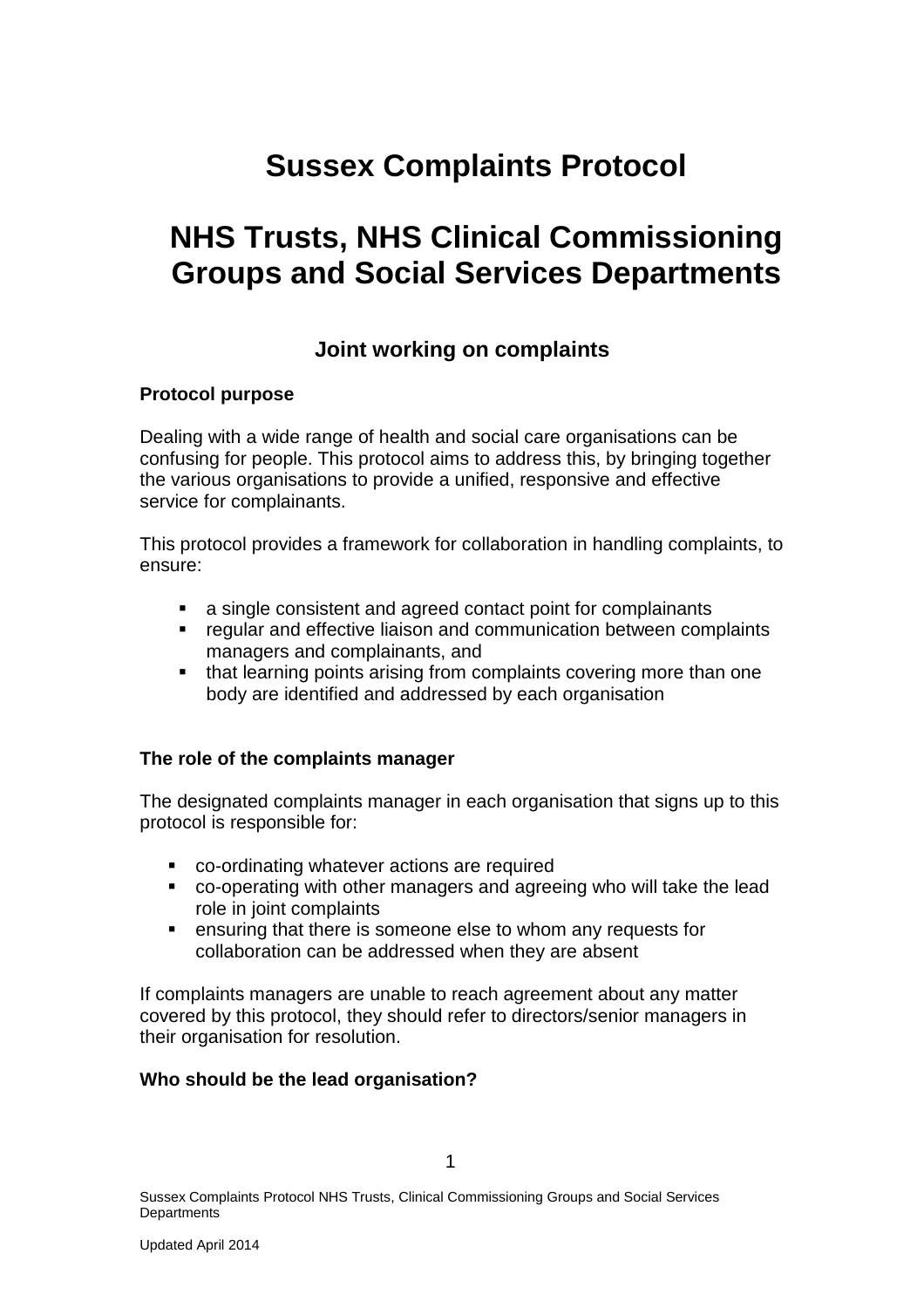Determining which organisation will take the lead role in a joint complaint, will take into account:

- which organisation has the most serious complaints about it
- whether a large number of the issues in the complaint relate to one organisation compared with other organisation(s)
- which organisation originally received the complaint; if the seriousness and number of complaints are about the same for each one
- whether the complaint relates to an integrated service and which organisation manages the service
- the impact on the organisations' governance arrangements

#### **Process**

Please see appendix 4 for a flowchart outlining the process for dealing with joint complaints.

The complainant should receive one single, co-ordinated response, within achievable and agreed timescales.

Complaints managers will need to co-operate closely, in agreement with the complainant.

#### **Complaints about one organisation that are addressed to another organisation**

On occasions, a complaint that is concerned in its entirety with adult social services or Children's Services is sent to an NHS body, or vice versa.

The complaints manager of the organisation receiving such a complaint should:

- **contact the complainant within three working days**
- advise them that the complaint has been addressed to the wrong organisation
- ask if they want it to be forwarded to the other organisation on their behalf

Provided that the complainant agrees, the complaint should be sent to the other organisation immediately, and a written acknowledgement should be sent to the complainant, detailing where/to whom the letter has been sent, including the contact details.

#### **Complainant's consent about sharing information between organisations**

By law, all organisations have to ensure that information relating to individual service users and patients is protected, in line with the requirements of the

Sussex Complaints Protocol NHS Trusts, Clinical Commissioning Groups and Social Services **Departments**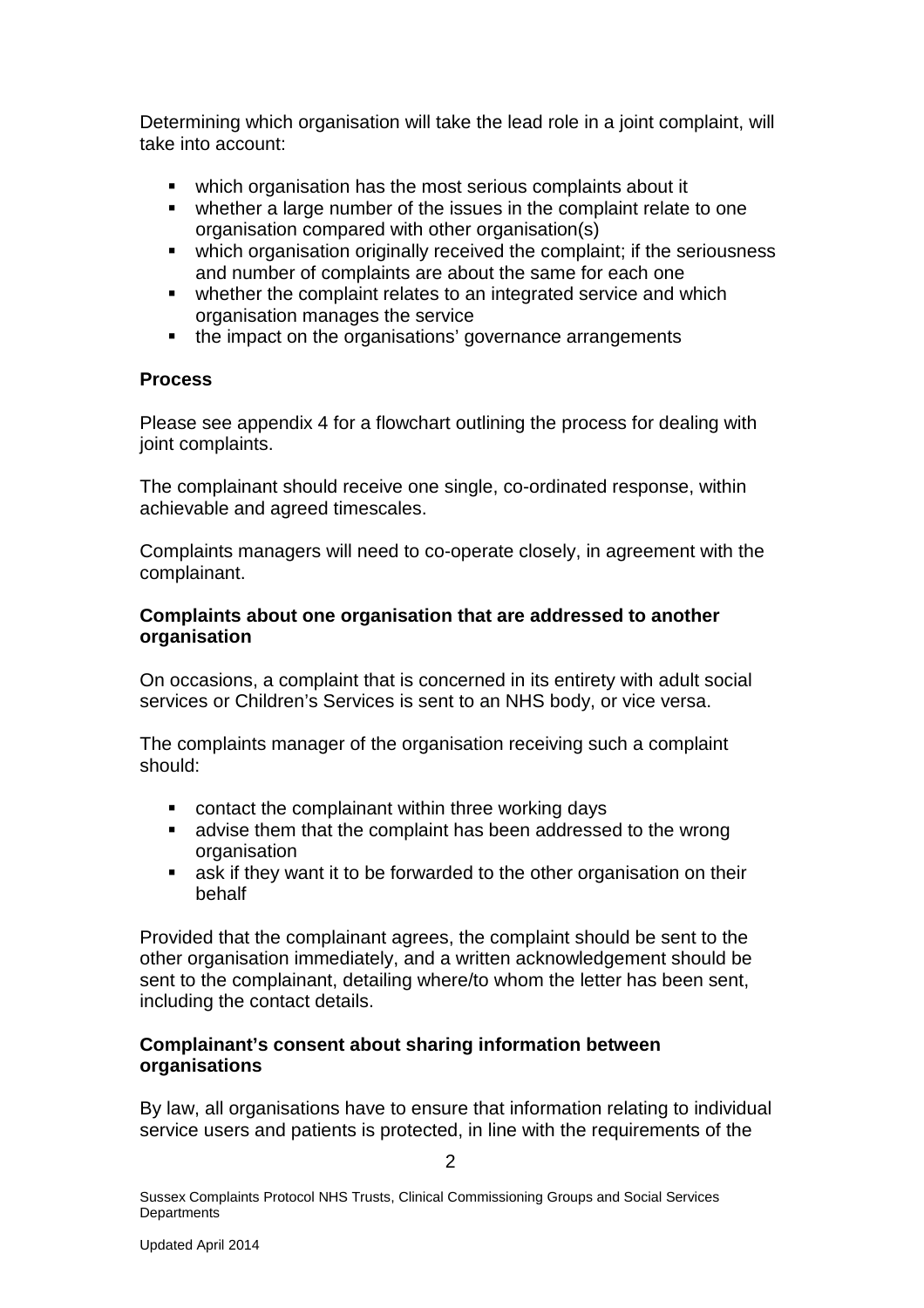Data Protection Act, Caldicott principles and the confidentiality polices of each signatory organisation.

The complainant and the client/patient (if different from the complainant) must give their consent before information relating to the complaint is passed between organisations. Wherever possible this should be recorded and logged. The complainant is entitled to a full explanation of why their consent is being sought.

If the complainant does not agree to the complaint being passed to the other organisation, the complaints manager of the receiving organisation should:

- seek to resolve any issues or concerns with the complainant about remit and the responsibility
- offer any liaison that could contribute to resolving the matter, and
- **F** remind the complainant of their entitlement to contact the other organisation direct

The only circumstances in which a complainant's lack of consent can be overridden is if the complaint includes information that needs to be passed on in accordance with Safeguarding Children or Adults at Risk procedures or other service users safety issues. In such cases, the complainant is entitled to a full written explanation about the organisation's Duty of Care and its obligation to pass on the information.

See appendix 2 and 3 for an example form that records the consent of complainants for their case records to be disclosed for the purpose of complaints investigations.

Close co-operation between complaints managers is crucial to ensure confidential case file information is shared appropriately, and that the necessary safeguards are put in place.

Information exchanged under this protocol can be used only for the purpose for which it was obtained.

#### **Risk assessment**

Each organisation must ensure that:

- a comprehensive risk assessment is undertaken
- they communicate with colleagues in all affected organisations via the complaints services

The individual professional remains accountable within their relevant organisation for the risk assessment information that is disclosed.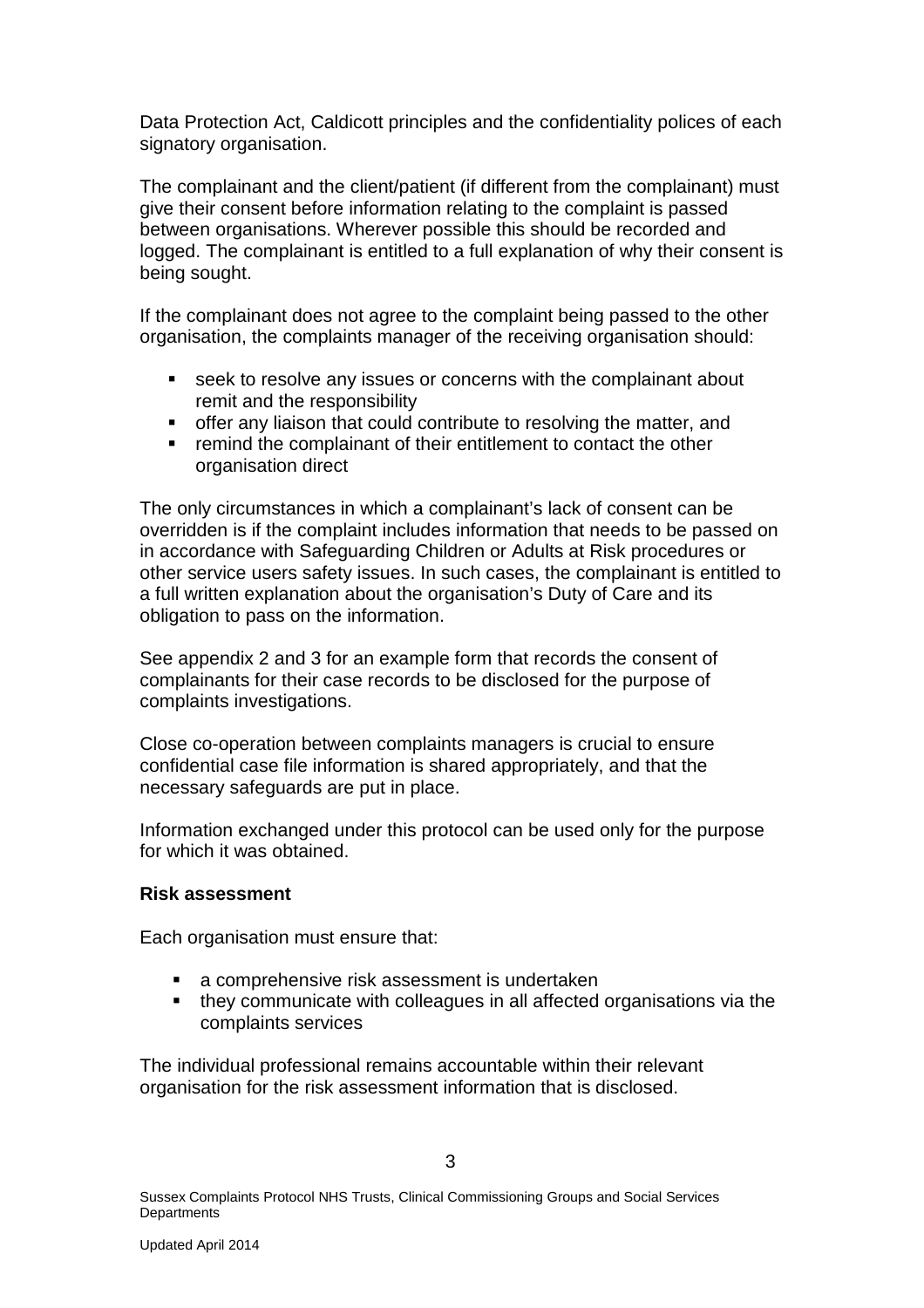#### **Learning from complaints**

It is vital to identify communication, procedural, operational or strategic issues within and across each organisation. It may also be necessary to share information with other organisations when serious concerns are raised about a health or social care worker.

Organisations can achieve this using questionnaires to complainants and satisfaction surveys that reflect action taken and improvements in practice following complaints investigations, spanning all organisations.

All complaints services should communicate regularly between organisations and share lessons learnt. These should include any findings and recommendations that have inter-organisational impact.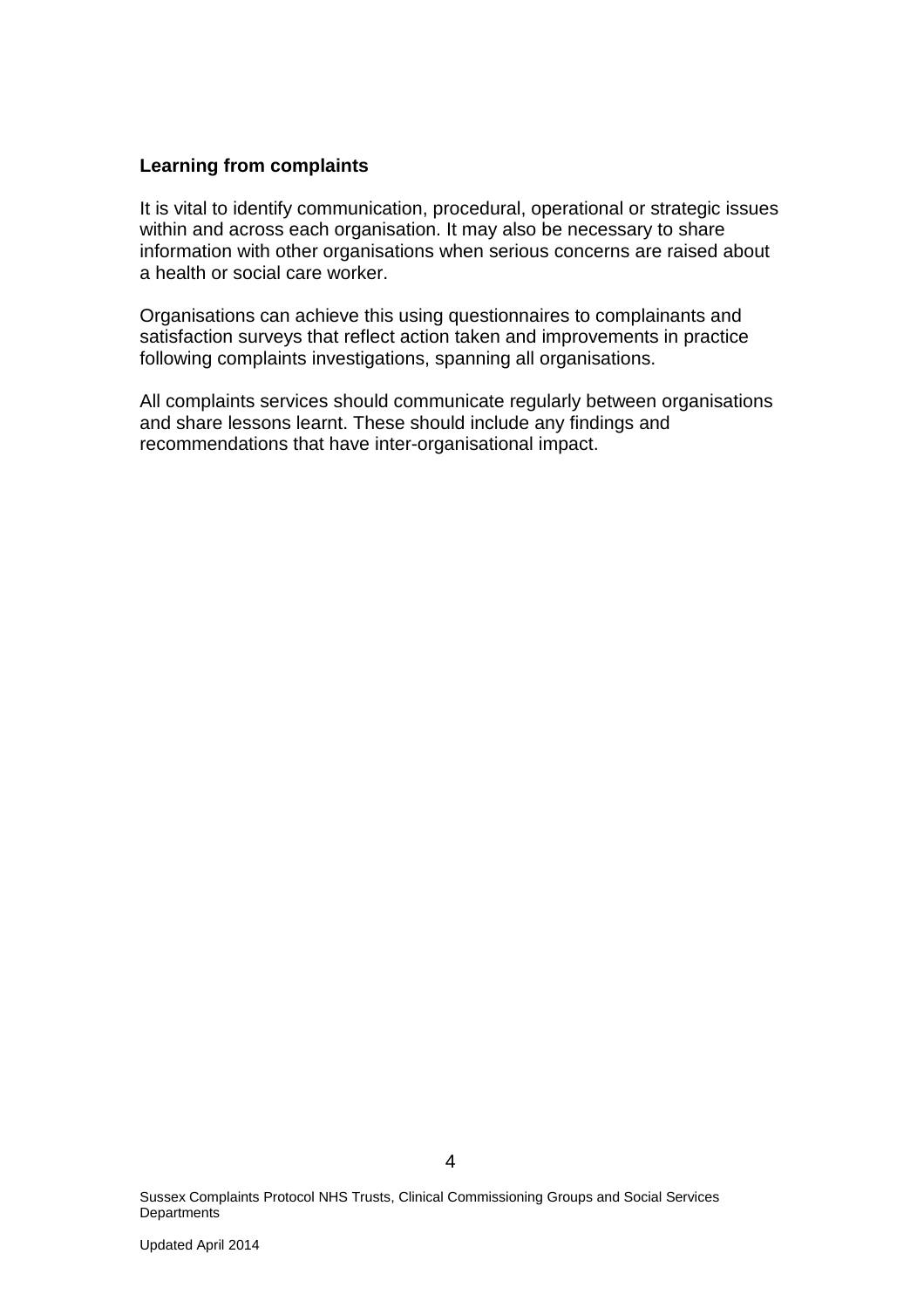**Appendix 1** 

**Statement of consent for the disclosure of personal records if the complainant is the service user** 

| Ι,                                                                                                                                                                                                                                             |
|------------------------------------------------------------------------------------------------------------------------------------------------------------------------------------------------------------------------------------------------|
|                                                                                                                                                                                                                                                |
|                                                                                                                                                                                                                                                |
|                                                                                                                                                                                                                                                |
|                                                                                                                                                                                                                                                |
| my consent for the organisations listed below to share any relevant<br>information in order to complete the investigation into my complaint. I<br>understand that this is likely to include disclosure of my personal records.                 |
|                                                                                                                                                                                                                                                |
| ________________________________(Organisation)                                                                                                                                                                                                 |
| (Organisation)                                                                                                                                                                                                                                 |
| This will assist the investigation of my joint organisation complaint, which is<br>being co-ordinated by:                                                                                                                                      |
| (Name of complaints manager)                                                                                                                                                                                                                   |
| 0f                                                                                                                                                                                                                                             |
| (Organisation)                                                                                                                                                                                                                                 |
| The reason for, and the implications of, this have been explained to me by the<br>above-named complaints manager. I understand that information exchanged<br>as agreed by me must be used solely for the purpose for which it was<br>obtained. |
|                                                                                                                                                                                                                                                |
| Date:                                                                                                                                                                                                                                          |
| Once completed, please return this consent form in the freepost                                                                                                                                                                                |

**envelope provided.** 

 $\sim$  5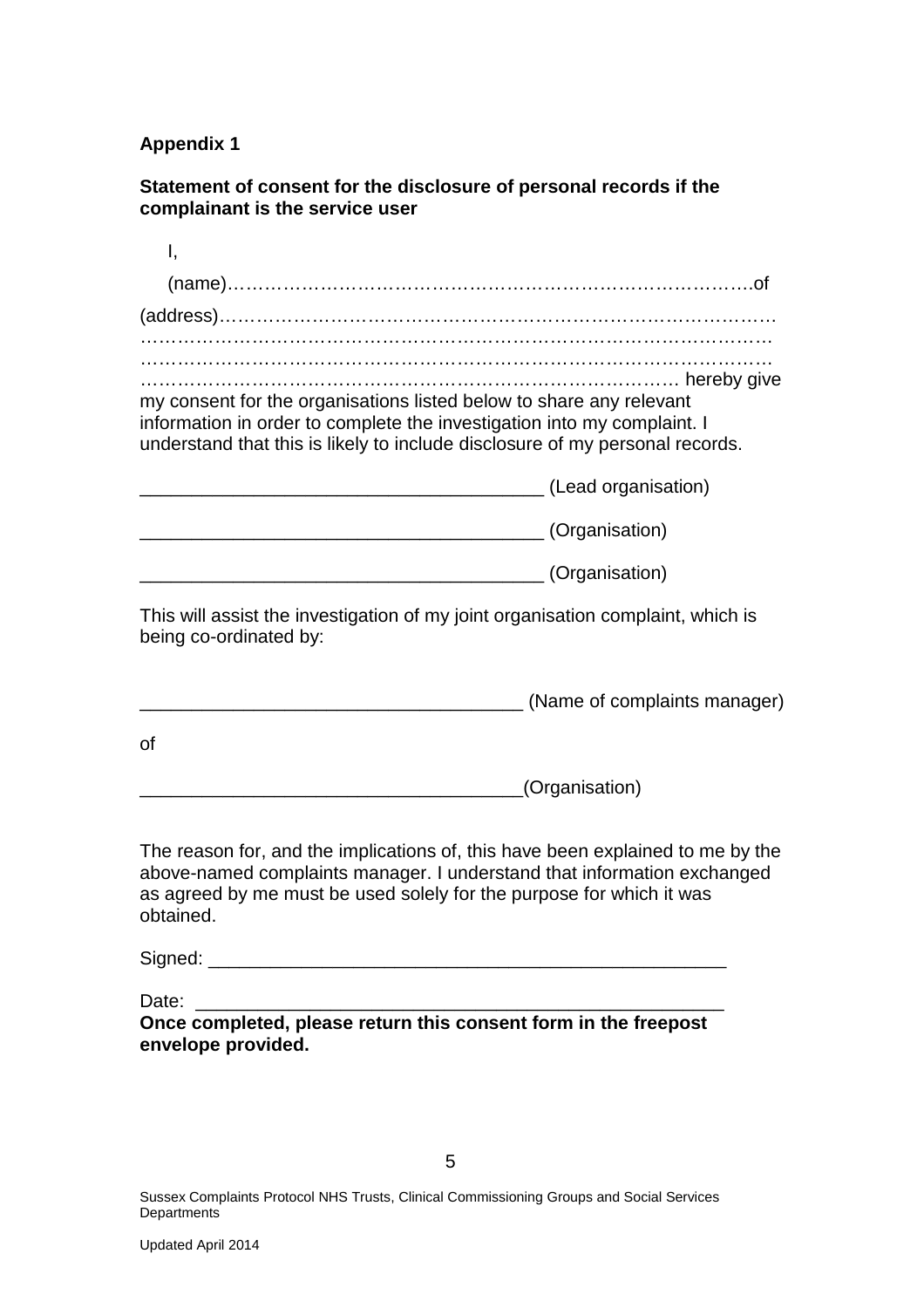## **Appendix 2**

**Statement of consent for the disclosure of personal records if the complainant is a third party** 

| Complainant's name:         |                                                                                                                                                                                                                                              |
|-----------------------------|----------------------------------------------------------------------------------------------------------------------------------------------------------------------------------------------------------------------------------------------|
| Complainant's address:      |                                                                                                                                                                                                                                              |
|                             |                                                                                                                                                                                                                                              |
|                             |                                                                                                                                                                                                                                              |
|                             |                                                                                                                                                                                                                                              |
| Telephone number:           |                                                                                                                                                                                                                                              |
|                             | I hereby give my consent for the organisations listed below to share any<br>relevant information in order to complete the investigation into my complaint. I<br>understand that this is likely to include disclosure of my personal records. |
|                             | (Lead organisation)                                                                                                                                                                                                                          |
|                             | (Organisation)                                                                                                                                                                                                                               |
|                             | (Organisation)                                                                                                                                                                                                                               |
| being co-ordinated by:      | This will assist the investigation of my joint organisation complaint, which is                                                                                                                                                              |
|                             | (Name of complaints manager)                                                                                                                                                                                                                 |
| 0f                          |                                                                                                                                                                                                                                              |
|                             | (Organisation)                                                                                                                                                                                                                               |
| obtained.                   | The reason for, and the implications of, this have been explained to me by the<br>above-named complaints manager. I understand that information exchanged<br>as agreed by me must be used solely for the purpose for which it was            |
|                             |                                                                                                                                                                                                                                              |
| Date:<br>envelope provided. | Once completed, please return this consent form in the freepost                                                                                                                                                                              |
| 6                           |                                                                                                                                                                                                                                              |
|                             | Destacal MIJO Terrata, Olivical Oceania                                                                                                                                                                                                      |

Sussex Complaints Protocol NHS Trusts, Clinical Commissioning Groups and Social Services Departments<sup>'</sup>